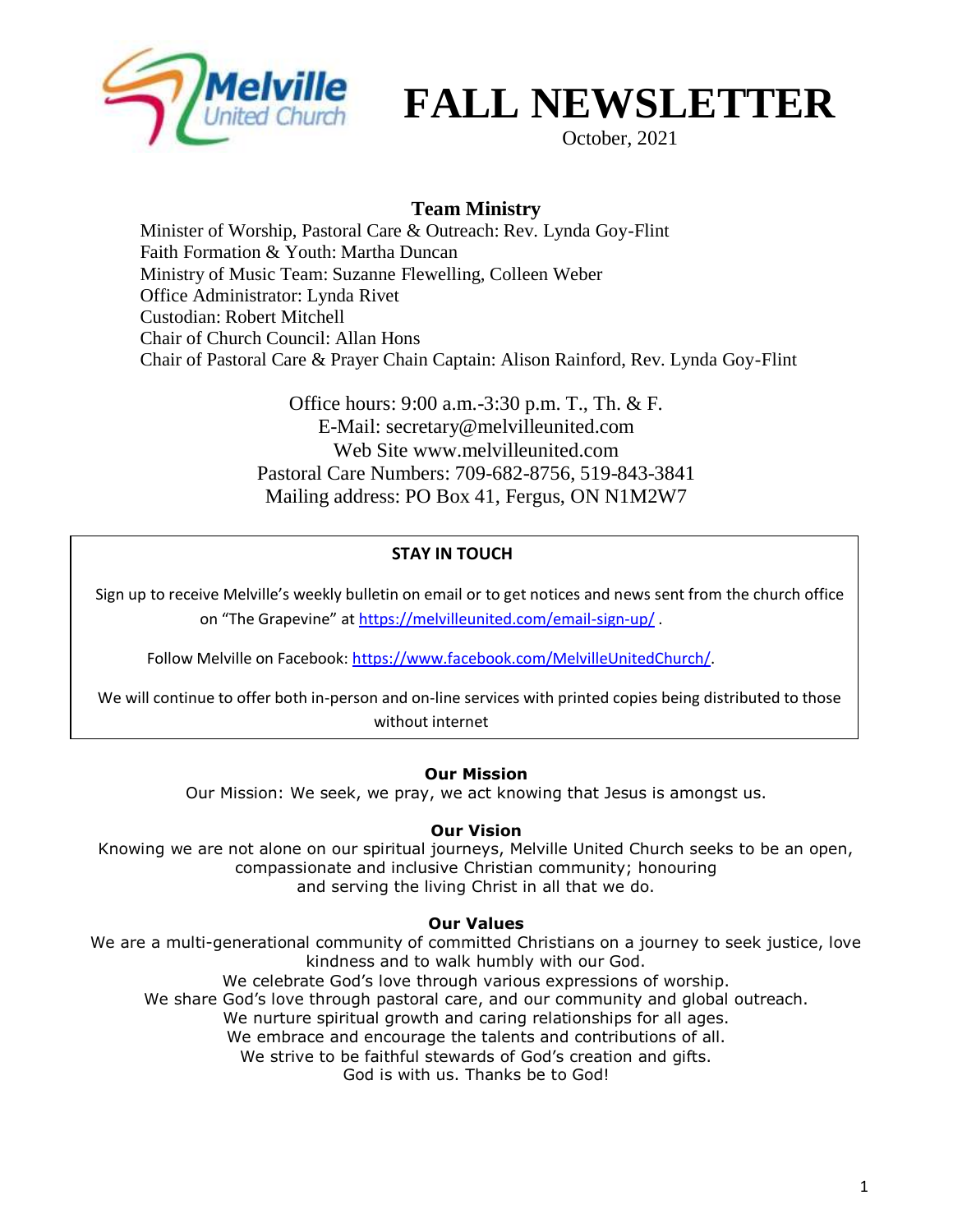# **A MESSAGE FROM REV. LYNDA GOY-FLINT, MINISTER**



Greetings in the name of Christ!

It is wonderful to be writing to you as the new minister at Melville United Church! I am delighted to have the opportunity to share in ministry with you.

As some of you may know, I had the pleasure of worshipping with you as a candidate for ordination, filling in as pulpit supply in 2009, 2010 and 2011. I felt a warmth and welcome from the congregation. When I was contacted by the search committee this summer to consider applying to Melville, I was eager to do so.

By way of brief introduction, I have been ordained for nine years, and I spent all of those nine years in Newfoundland and Labrador as the settled minister for the Norman's Cove Pastoral Charge, living about 55km away in Arnold's Cove in the manse of my husband's charge, Swift Current, with my husband and children, Andrew and Naomi. Southwestern Ontario is my home, so this was a whole new experience in ministry and culture. I very much enjoyed my time in Newfoundland, meeting many wonderful people, learning much about ministry, seeing much gorgeous, although very different, scenery, eating Jigg's dinner, pan-fried cod and more Newfoundland specialties, and hearing much wonderful folk music.

Despite the many positive aspects of life in Newfoundland, I grew homesick for Ontario, where my small extended family and my long-time friends lived. Unfortunately my marriage did not survive the time away, and so in the spring of this year I left my pastoral charge, left my home and my husband and returned to Kitchener with my children, Andrew, who prefers to be called Siobhan (22), and Naomi (20). I have a very good friend who, in the living out of her Christian faith, most generously invited the three of us to come live with her and her family in Kitchener for as long as we needed. I am so very grateful for their hospitality. I had hoped to live in Centre Wellington, but at present the cost of living is beyond my means.

I am now settling in to this ministry and this life and continuing to learn as I go. My approach to ministry is to work with the people of the community of faith, seeking a deeper experience of God, through Jesus Christ and the Holy Spirit, and honouring that connection with a commitment to strive to live a life of faith. I place a high value on worship, not for its own sake, but as a means of drawing nearer to God, of being filled with God's hope, love and blessing for the week to come. I try to bring a relaxed approach to worship services, as I believe that God is to be found not just in that hour on Sunday in the sanctuary of the church, but in all aspects of our lives.

I am honoured to meet with people to learn of their experiences and find the sharing of their lives, the highs and lows, to be a sacred connection between them, God and me. I hope, as we begin to navigate life in the reality of Covid, to be able to meet with the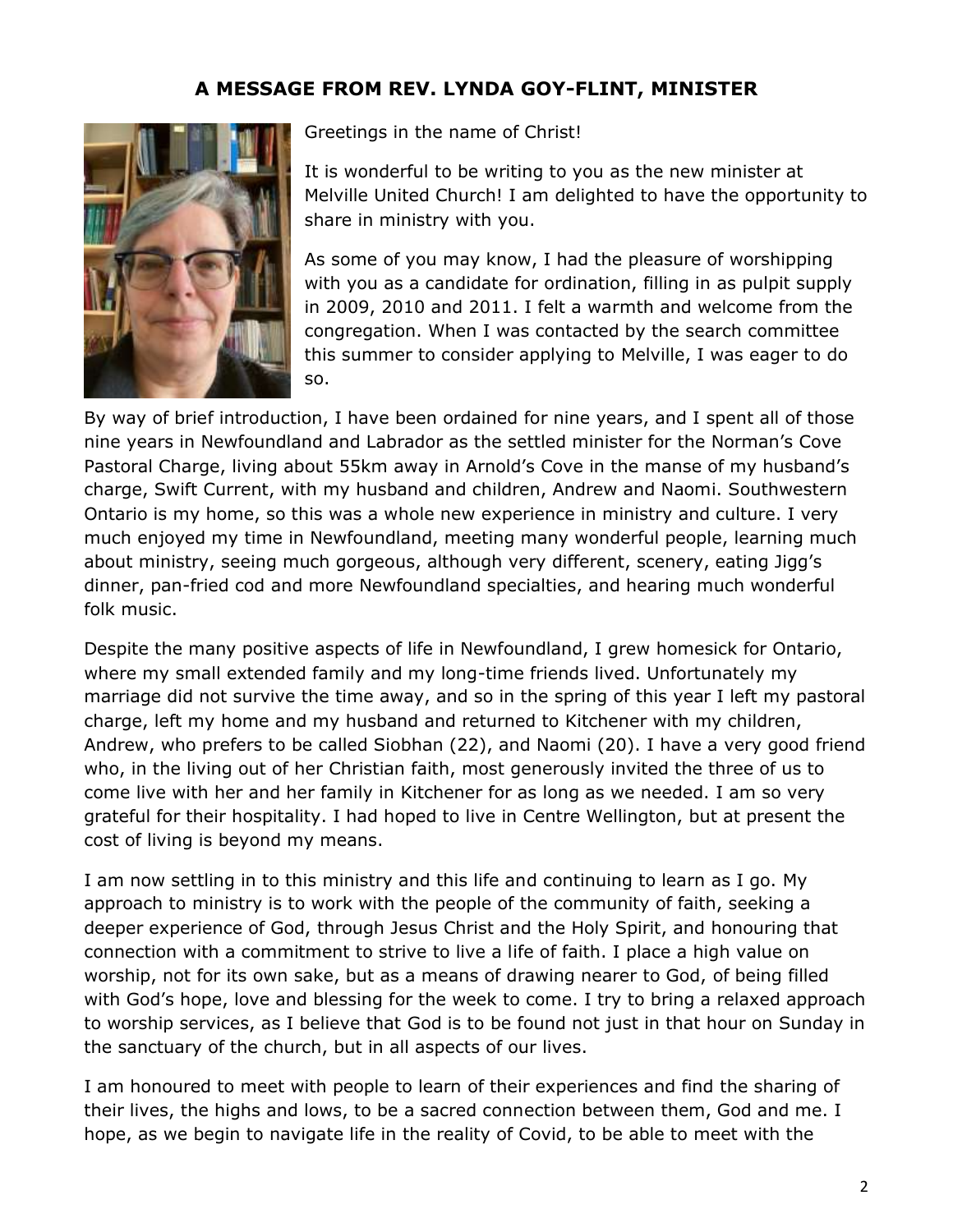people of the congregation, preferably in person, but aware of people's comfort levels and health conditions, at least by phone or Zoom/Skype or some means on-line so I can get to know you and offer care and support to you.

You are welcome to phone or text me at 709-682-8756, call the church at 519-843-1781, or by email at [minister@melvilleunited.com.](mailto:minister@melvilleunited.com) There are many exciting developments in the works for Melville United Church, and I look forward to working with you to live our faith in this beautiful community of Fergus in Centre Wellington.

Blessings to all! Lynda

## **NEW FUNDRAISING INITIATIVE** - Alan Hons, chair of Melville Church Council

Melville is launching a new fundraising initiative in November. The goal is to take the cost of building maintenance and restoration off the backs of our congregation and free us to focus on becoming a force for good in our community. We will be asking the good people of Centre Wellington to contribute \$10/month on an ongoing basis to fund the needs of our building. As a contributing member of the congregation, we do not want your money for this initiative. What we would ask is that you talk with your friends, neighbours and family members and invite them to contribute to the preservation of this lovely building we call home.



**FUN, FUNDS & FELLOWSHIP COMMITTEE** - Chair Lorna Bevcar

As you know, we have not been able to do much fundraising in H person through the pandemic. However, we got the courage to do a GARAGE SALE Garage & Plant Sale at the beginning of July, following our local

Public Health guidelines. Well that developed into a Garage, Plant & Bake Sale the next weekend. And then, our initial one weekend, stretched to **9 weekends**! And this all produced \$7,800 for Melville's coffers! We are ecstatic!!! We would like to thank all who donated items and baking, all who helped in some small way at the sale, and all who supported us by coming out. To those who worked tirelessly, **"THANK YOU!"**

#### **GARDEN UPDATE – Your Garden Team**

This week ended our 2021 season as we put the garden to bed, just before the first frost! We added compost and turned the gardens, planted our garlic and delivered our last harvest to the CW Food Bank. Thank you to everyone for your support, your gifts of time and donations. It was a great season.

We were pleased to offer a space for outdoor (socially distanced) gatherings as we focused much of our spring energy on cleaning up the flower gardens around the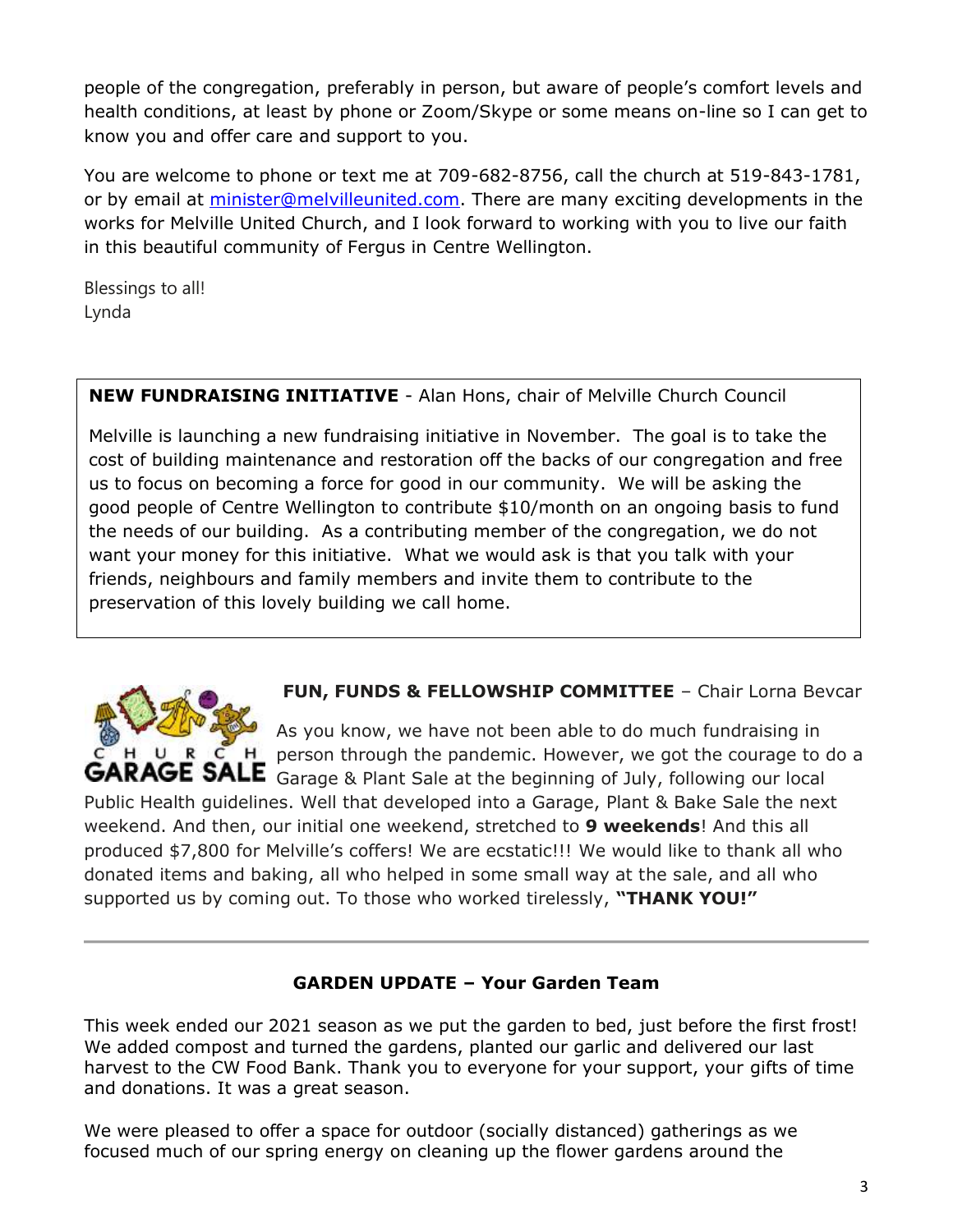perimeter of the space. It was wonderful to see the congregation using the garden, especially during Marion's Farwell Party in June.

Weather, of course, plays such a huge role in gardening, as many of you can relate, and 2021 was no different! We gardened through snowstorms, scorching heat, rain and hail but managed to deliver a weekly harvest to the Food Bank. We were always greeted with a smile as they were curious what we had picked for them each week (especially the 100+ heads of garlic!).

Thank you again!



Leave your donations for the Food Bank at the back of the church in the baskets. In addition to non-perishable food items, the food bank is also looking for personal and feminine hygiene products as well as fresh vegetables, apples and oranges.

#### **WORSHIP AND MUSIC COMMITTEE** – Chair Lillian Gohn

Melville Church building is beginning to come alive once more beginning in September with in person worship services, choir rehearsals, some committees meeting at the church and some of the community organizations coming back to make use of our facilities.

- Anniversary Sunday, Oct 24<sup>th</sup> Melville celebrated its 176th Anniversary. Our archivist, Graeme Chalmers has a placed a display of history panels in the library for us to enjoy and get a glimpse of Melville's history.
- On November 13th Melville will be hosting the New Ministries Service where new ministers are ordained, commissioned or recognized and the Melville choir has been asked to provide special music. We will be live streaming this service for your viewing.
- The Season of Advent begins November 24th with the celebration of Communion.
- December 12th White Gift Sunday
- Colleen Weber and Suzanne Flewelling are working on a Cantata to be part of the December 19th Church Service.
- Consideration is being given to scheduling an early and late Christmas Eve Service.

We are very pleased to welcome Rev. Lynda Goy Flint to Melville and are excited to offer all the support we can as she becomes familiar with some of the programs we have used in the past and welcome new ideas that will emerge in the days and months ahead.

**Recording and live streaming of weekly worship services:** This summer we began recording audio and video of weekly services and the recordings were then made available on Melville's website to be watched at home by anybody via the internet. For these services, only the participants were present in the building.

In September, **in-person services began** again after being postponed due to Covid-19 pandemic. We then began providing live video and audio of the weekly church services.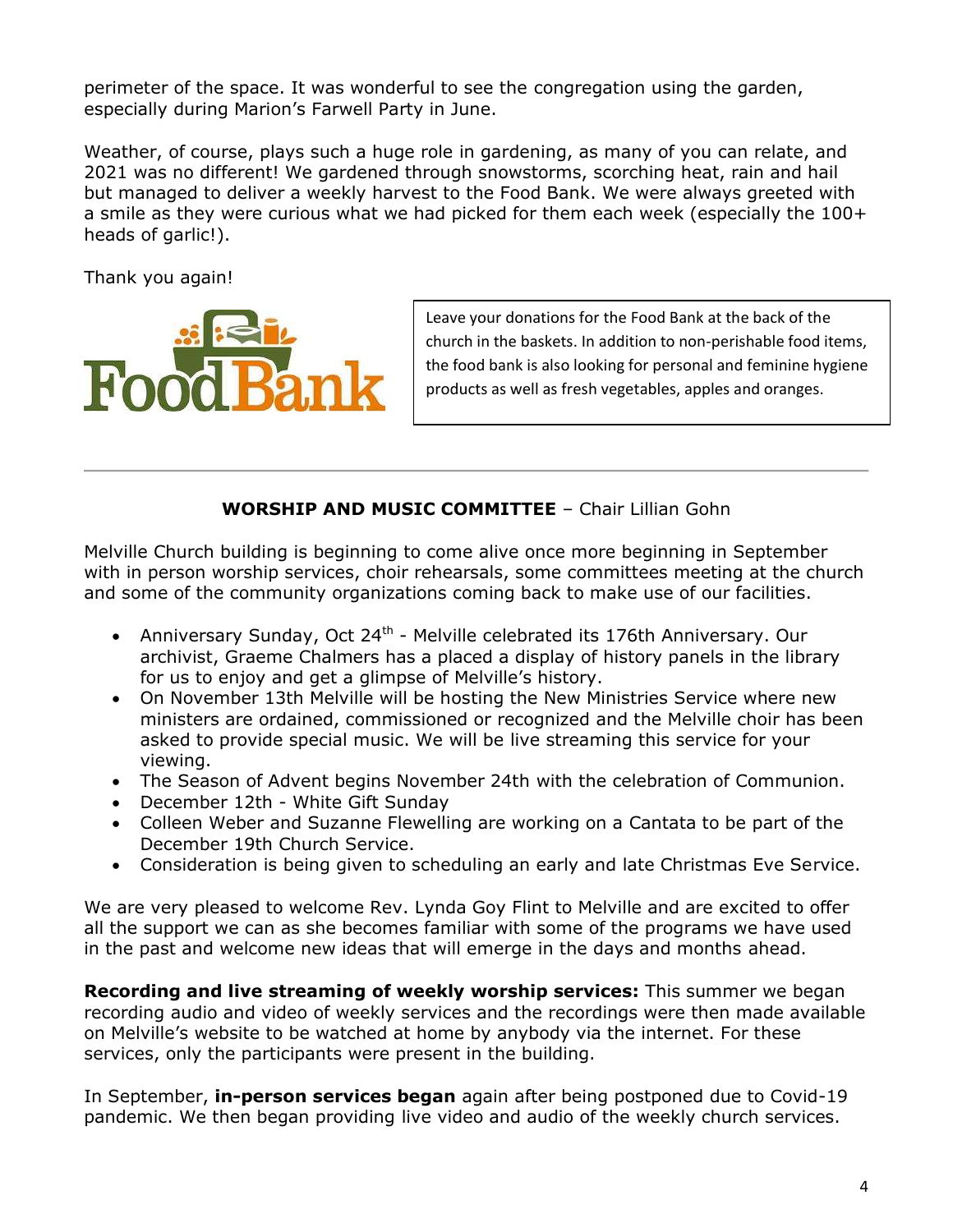They can be viewed on Melville's website, live on Sunday mornings. The video recording is then also available for viewing anytime from the website.

A new video camera and the related monitor and switch equipment were purchased, installed and put into use over the past year for this purpose.

Thankfully, in the spring of 2021 Melville received a grant from UPFund to assist in financing this project. The UPFund (United Possibilities Fund) provides funding to congregations within the bounds of the former Waterloo Presbytery for both capital and ministry projects.

#### **MELVILLE'S RE-OPENING COMMITTEE**

Thank you to Melville's Re-opening Committee who have spent a lot of time to develop protocols and put them in place for everyone's health and safety, for the weekly worship services and also for rental groups.

#### **MELVILLE GROUPS USE OF BUILDING**

\*Book all times with the office. \*If your group is recurring, please let church office administrator, Lynda Rivet, know and she can slot you in. \*Masks must be worn indoors and hand sanitizer used when entering the building. \*The group leader/organizer will keep track of names of participants, and then the list will be left in the office for record of contacts. \*People should keep the 2 metre physical distance. \*Food and drink is allowed. \*Protocols from the WDG health unit for restaurants should be followed. i.e. distance, mask off when seated to eat, tables if needed apart from others, etc. \*Entry doors: downstairs use rear door, upper level use parking lot, main level may be asked to use the Tower St. Doors if conflicts with other renters. \*Sanitize the room after use with the provided products.

\*Sanctuary use: sanitize after use if another groups is using within 24 hours. A maximum of about 100 people should be adhered to.

**FOR SUNDAY WORSHIP SERVICES:** As of November 1, 2021, these parameters will be in place as per the Wellington-Dufferin Guelph Health Public Health Guidelines for places of worship, remembering that changes will happen:

**PROOF** of double vaccination is required.

- Do **NOT** come to church if you are unwell or have any other Covid contacts.
- Masks are mandatory for as long as you are in the building.
- Please remember to keep your safe distance outside and in the parking lot.
- We will keep a list of those in attendance each week for contact tracing purposes.
- Keep all your belongings with you at your seat.
- The washrooms on the main floor will be available if needed.
- The front rows of the balcony will be closed.
- Inside, pews will be marked off where you may sit to keep your safe distance. There will be reminder stickers on the floor for social distancing.
- There will be no coffee hour after the services at this time.

• Those wishing to use the lift must operate it within their social group. Enter the sanctuary by going past the church office. Each group should use the supplied disinfectant before and after operation.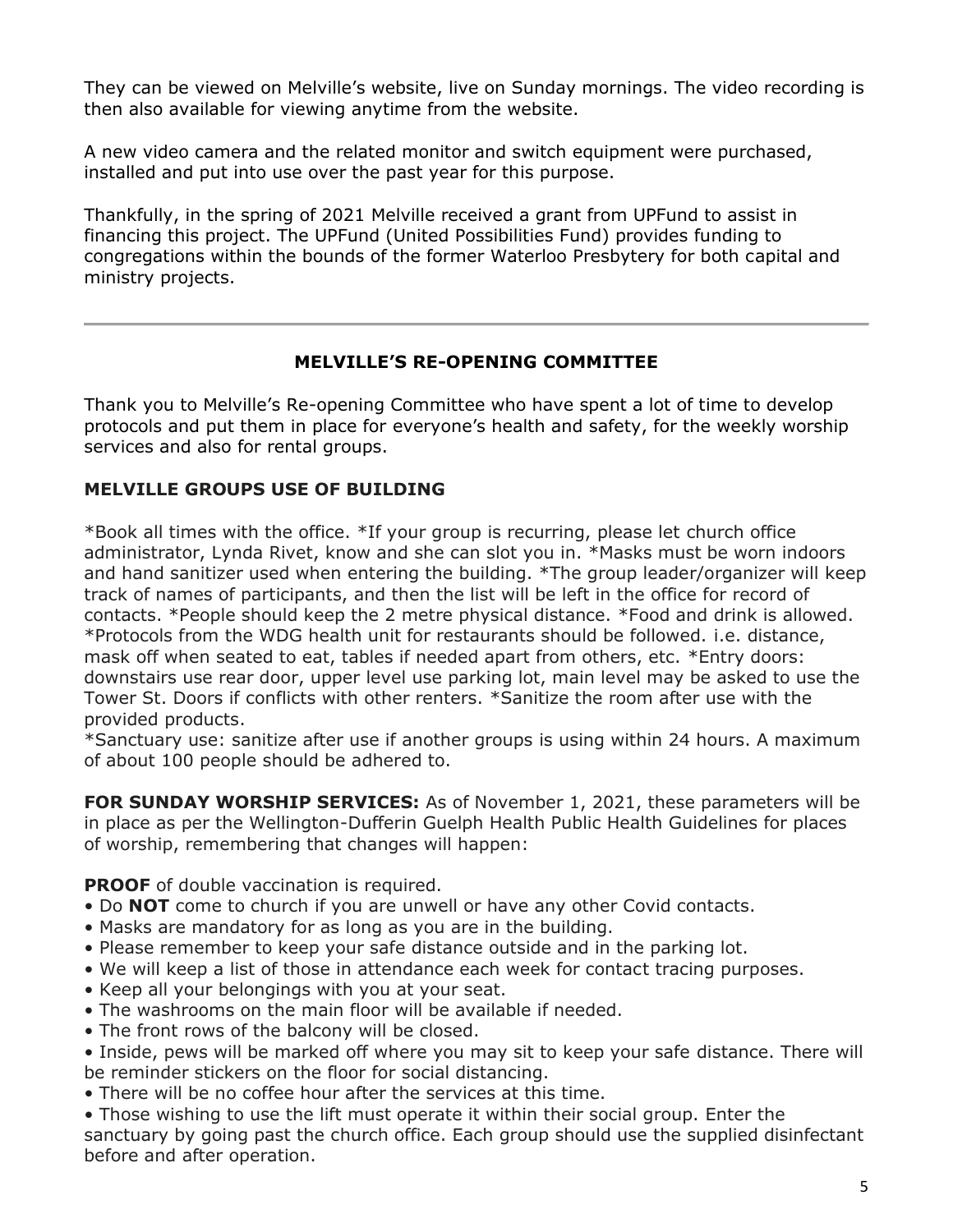• Alcohol-based hand rub (60-90% alcohol concentration) will be available at all entrances and exits to help encourage hand hygiene when entering and leaving the building.

- Children should remain with their parents.
- Avoid physical contact with others from different households.

#### **PROPERTY COMMITTEE** - Chair Barry Rawn

1. Stained Glass Windows: Most of the stained glass windows that face St. Andrew St. were refurbished in 2020 by Trillium Glass, who completed the painting, aluminum frame and exterior protective glazing, and other repairs. This fall, they completed the work on the remainder of the windows facing St. Andrew St., including windows in the bell tower. You may have noticed the windows all look much better now.

2. Sprucing up: Thanks to Ralph who logged many hours and some other painters, several areas have been painted over the past year or so, including Sanctuary floors, corridors, Parlour, Heritage Room, washrooms, kitchen cupboards, the minister's office, and the church office.

3. New flooring has been installed in the main kitchen and church office as well. Floors in the Parlour, Chapel and Upper Auditorium were also refinished.

4. Dishwasher: A new dishwasher has been installed in the main kitchen, since the other one broke down last year. The new one was purchased from CP Industries, of Fergus.

5. Upcoming Property Projects: There are several major projects that Melville should undertake soon, and within the next 5 to 10 years, in order to keep the building serviceable. The following are on the list: flat roof repairs or replacement, stonework joint repointing and repair.

6. Rentals: We are glad to see that many of the past weekly rental groups have now returned to use several of Melville's rooms.

#### **TRUSTEES** – Chair Norm Porritt

The Trustees had an in-person meeting in September which was our first in the last 2 years. However, during the 2 Years we conducted the following:

a) Had a Survey completed on the Church property

b) Prepared an 18 page report, provided by our insurance company on the building for insurance purposes

c) Negotiated our insurance each year for a 1 year term

d) Monitored the funds held by Manulife through Ecclestone Financial. We made changes when required.

e) Assisted in supporting various needs for capital improvements, i.e. windows, organ repairs

f) Reviewed the new guidelines for Trustees that were passed in April, 2021 and recorded in the CONGREGATIONAL BOARD OF TRUSTEES HANDBOOK.

 We continue to monitor and receive funds for the Memorial account. It has grown steadily the past 2 years due to generous donations made in memoriam.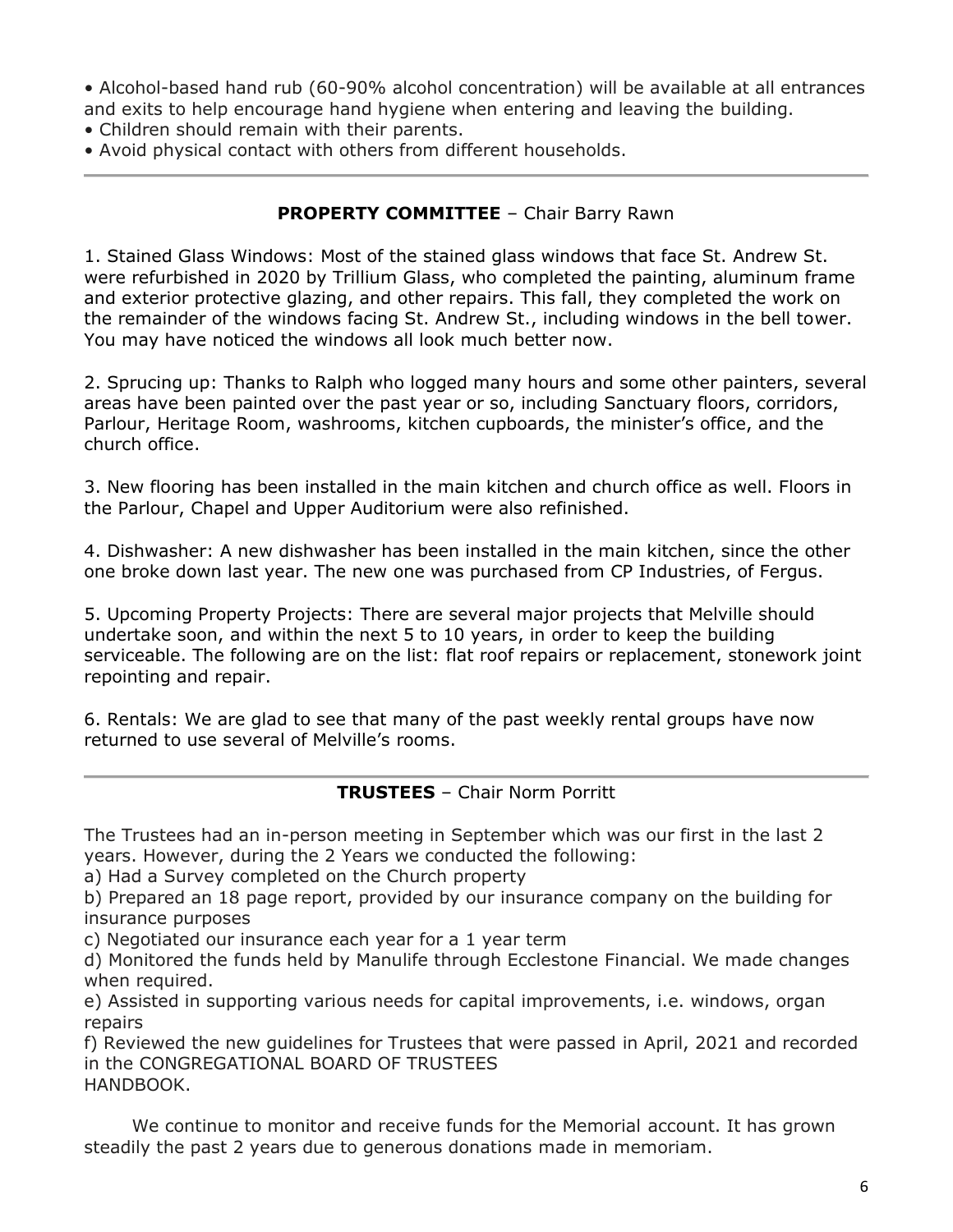#### **FINANCIAL UPDATE** – Treasurer Kaillie Rawn

|                          | Jan-Aug<br>2021 | Jan-Aug<br>2020 | Jan-Aug<br>2019 |
|--------------------------|-----------------|-----------------|-----------------|
| <b>Revenue</b>           |                 |                 |                 |
| Givings                  | 76,238.59       | 68,318.23       | 77,385.66       |
| Fundraising/rental/other | 21,216.30       | 17,341.08       | 32,490.54       |
| Covid Gov't Subsidies    | 13972.02        | 12,298.80       |                 |
| <b>Total Revenue</b>     | 111,426.91      | 97,958.11       | 109,876.20      |
| <b>Expenses</b>          |                 |                 |                 |
| Staffing costs           | 80,995.38       | 87,727.15       | 76,916.87       |
| Office supplies          | 13,209.81       | 9,689.67        | 14,149.37       |
| <b>Facilities</b>        | 20,300.24       | 22,290.57       | 20,564.13       |
| Committees               | 8,296.04        | 2,980.23        | 3,948.96        |
| <b>Total Expenses</b>    | 122,801.47      | 122,687.62      | 115,579.33      |
| <b>Net Loss</b>          | $-11,374.56$    | $-24,729.51$    | $-5,703.13$     |

First off, the Finance committee want to **THANK EVERYONE** for their continued financial support during this pandemic. We understand personal finances can be tight, but we appreciate what people have given. Our finances have been hit but we could be doing worse. We continue to take advantage of the Government Covid-19 wage subsidies. We also have received the Covid-19 Small Business loan to help with extra every day expenses occurred during the pandemic. As we allow community groups to rent the building again and the summer garage sale, we see some of our revenue starting to be recovered.

Below shows the cost and any donations/grants we have received to help with the costs of the many projects being done – restoration of the stain glass windows, cleaning the organ and audio/visual upgrades. We are looking for ways to help cover more of these costs. Please indicate on your donations if you would like to contribute to one of these projects.

|                  | Current  |              |             | Thank you again for all your<br>contributions! |
|------------------|----------|--------------|-------------|------------------------------------------------|
|                  | Portion  | Audio/visual | Organ       |                                                |
|                  | Windows  | upgrades     | Restoration |                                                |
| Donations/Grants |          | 4,000        | 6,972.00    |                                                |
| Expenses         | 4,102.59 | 11,034.45    | 18,550.63   |                                                |
| Outstanding      |          |              |             |                                                |
| amount to cover  | 4,102.59 | 7,034.45     | 11,578.63   |                                                |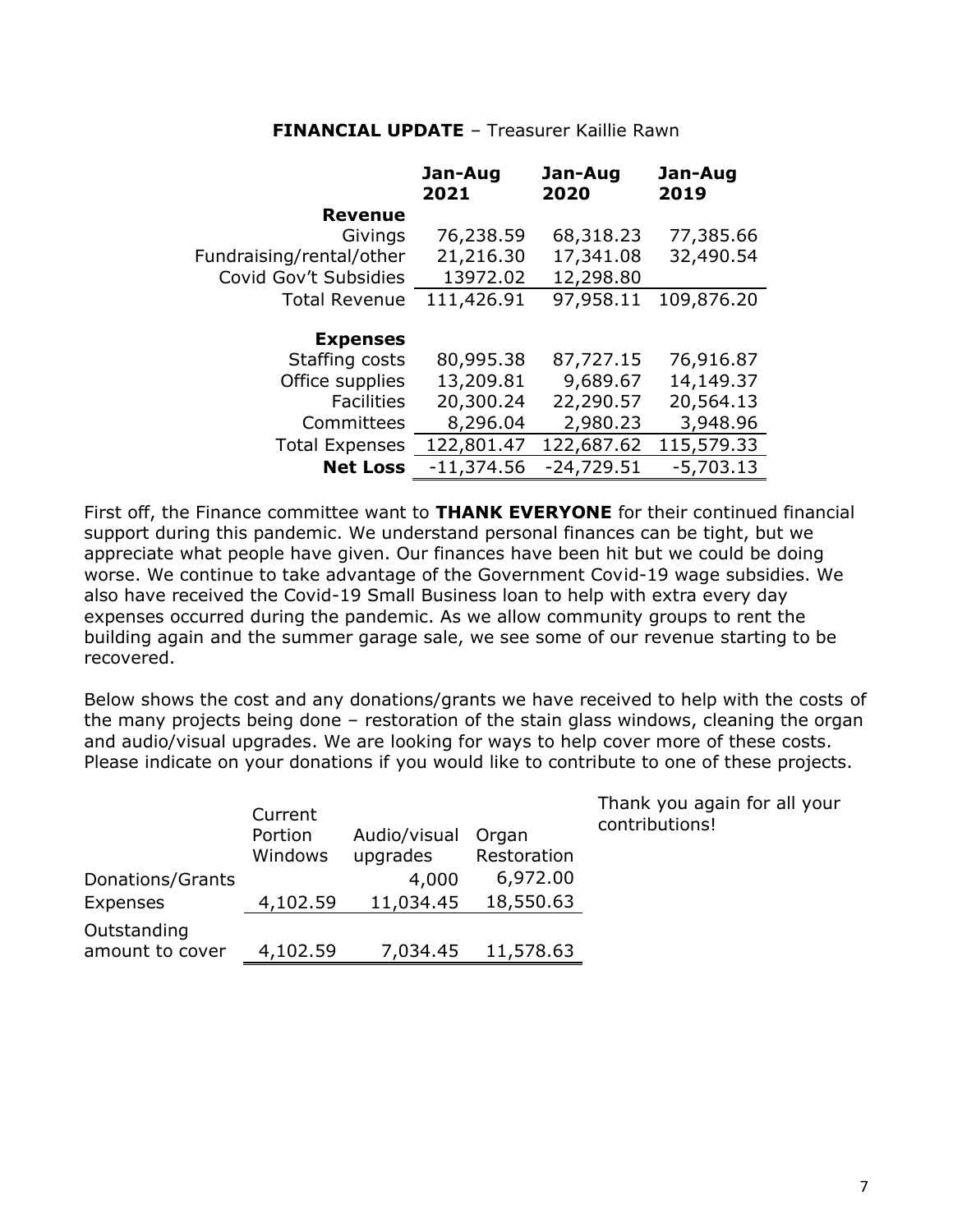#### **STEWARDSHIP COMMITTEE** – Ralph Rainford

It certainly has been an interesting two years. However, we now seem to be moving in a more positive direction. As of September 12th, we have returned to our Sunday morning Worship Service in person under the direction of our reopening committee. Please plan to join us for Sunday morning worship. Some of our regular, long term renters have now returned to Melville as well.

Throughout all these troubled times, one thing that has not changed is the on-going expenses to maintain programmes and our beautiful old building. We now have a full time minister for our pastoral care.

We are asking for your financial support. A convenient way to contribute is through the PAR (Pre- Authorized Remittance) programme. Many of our congregation are already on PAR. Contact our Office Administer to sign up. If you are already on PAR and would like to increase your givings, contact the office.

There are other ways to make a contribution. We offer several methods. You may mail a cheque to Melville United Church, 300 St. Andrew Street West, Fergus, Ontario, N1M2W7; drop your gift in the letter box at the parking lot door; make an e-transfer; or visit https://melvilleunited.com/ to donate through Canada Helps. Receipts will be provided.

A small group of people are working on a new and exciting programme here at Melville. We are in the planning stage, and hope to begin in November. Stay tuned for details.

And finally, thank you everyone for your ongoing support of Melville United Church. We are truly blessed.

# **For adapting, pivoting and serving the Melville**

**congregation so steadfastly during COVID, we thank you.**

#### **MINISTRY AND PERSONNEL** – Chair Karen Smillie

M &P would like to thank the search committee for their recommendation to hire Rev. Lynda Goy-Flint. We had a chance to meet with Lynda in person just after she started at Melville. We introduced ourselves and provided a little of our backgrounds and history with Melville and other churches. Lynda shared the same with us. We think she will be a great fit for our Melville family and are sure the congregation will think

so too. We look forward to a long relationship together.

Many have not had a chance to come out to a service since Covid first struck. I think some are still reluctant to. I think once you come out you will realize it is a very safe space, probably more so than a busy grocery store! On-line services have been a god send but will never quite take the place of an actual church service. We have one of the most beautiful sanctuaries in the area which you just can't appreciate over the internet. Personally, I have found it very familiar and comforting to be back at an in-person service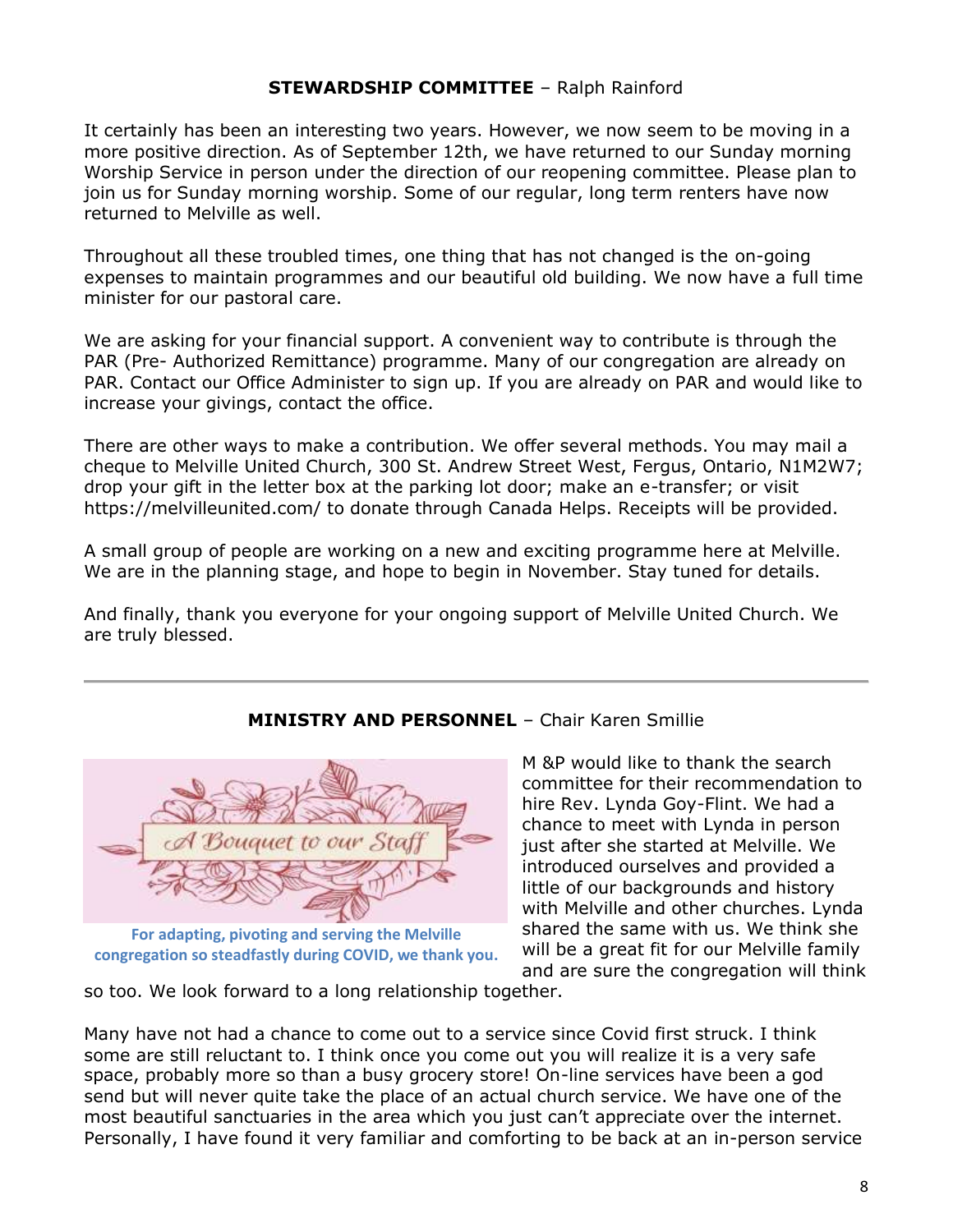- despite the masks and having to space ourselves out. It is a whole different feeling to hear our minister speak or our musicians play the organ or piano or someone to sing a solo when it is in person. Having said that, our committee is very grateful to all the staff for having adapted to new ways of doing their job in this 'Covid World', quite often virtually!

Colleen, Suzanne and Martha have had to think outside the box to keep choir and musicians and youth interested and connected to the church. I'm sure it was challenging and frustrating at times, but they never complained. And they probably surprised themselves that they could adapt and find new ways of doing things.

Fall is always a busy time of year for the church office. This year even more so with a new minister and ongoing Covid related issues to contend with. Lynda did a great job getting the bulletins and services online. With live services back hopefully, that will be a little easier. Rooms are available to rent again so that has also kept Lynda quite busy. There are new renters wanting to see spaces and so many questions regarding Covid guidelines. We hope that things will settle down a little once there are some regular renters back in place. It is good to be busy though, it means the church is getting back to normal!

Our committee appreciates the energy and enthusiasm and skills all the staff bring to their jobs. M&P is here to support them, and it makes our job easier that we have such a terrific group of people to work with. Be sure to say thanks for doing a good job when you see them!

# **Melville Library – Open for You**

Please visit the library, following health protocols, to browse, read and borrow books and also to view the interesting panels that display Melville's history. We are looking for someone to take over library duties in January from Helen Lacroix. Thank you, Helen, for keeping our library organized.

# **Melville Reads** - **Suggestions from Melville's Social Concerns Committee – Ruth Sproule**

During COVID times there was a discovery of mass graves of Indigenous children on properties of former residential homes. At this time we need to educate ourselves on Canadian history and how we are being called to learn what our Indigenous neighbours have had to face.

The Social Justice Committee have discussed a book club, where different topics are read and then discussed in person or on Zoom. We read to be educated, to relax and to kill time. Let's take this time to learn.

Below is a list of titles that Ruth Sproule has found on the internet. Candy Palmater lawyer, comedian, actor, Mi'maw person as suggested as the best Indigenous reads.

- The Inconvenient Indian, by Thomas King,
- Out of the Depths, by Isabelle Knockwood